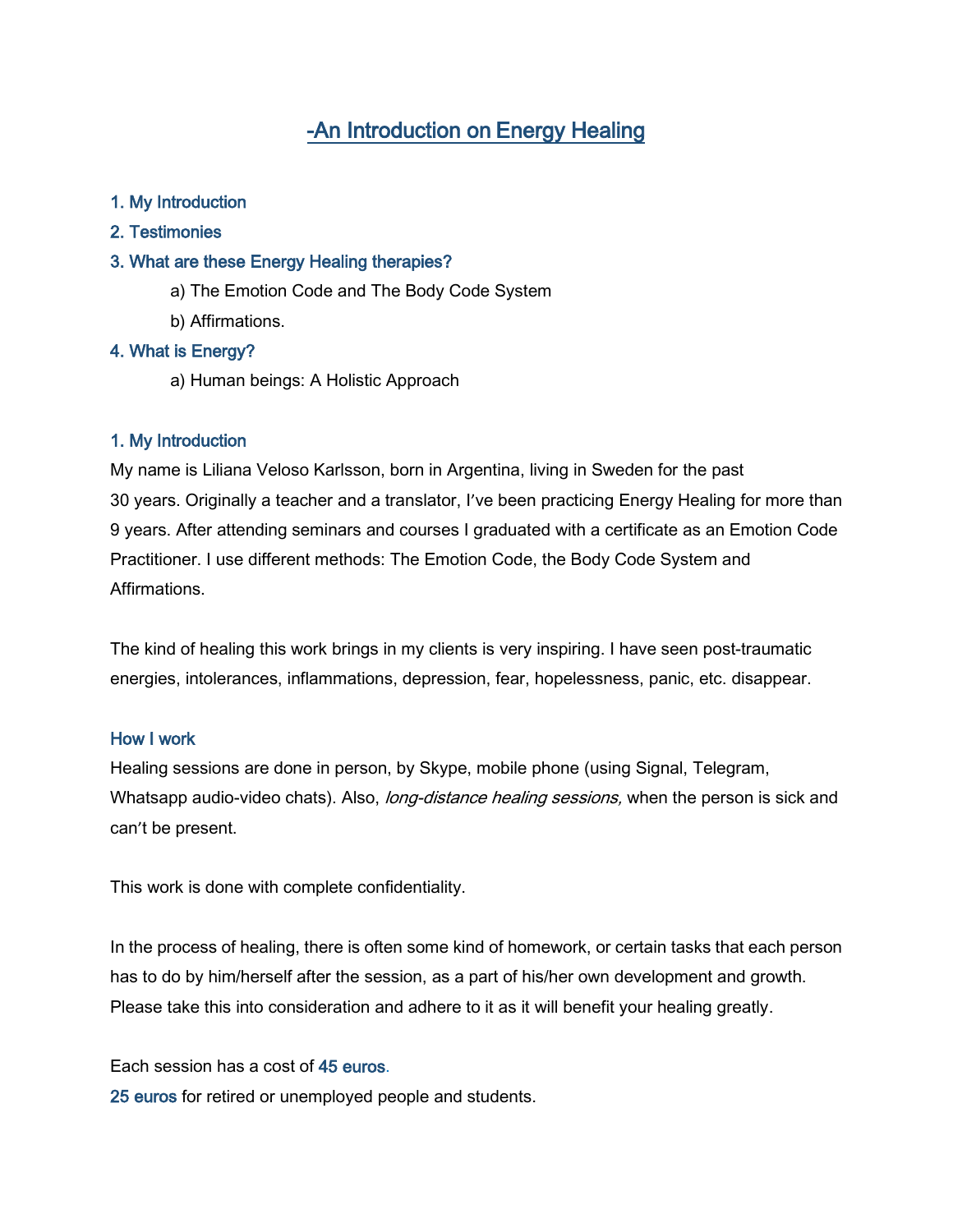## **Please contact:**

**Phone**: +46 76051 6477 (chats: Signal; Telegram; Whatsapp) **Email add**: amomenttobalance.lvk@gmail.com **Skype**: beatriz2790777

For more info on Energy Healing, please go to the website: [www.discoverhealing.com,](http://www.discoverhealing.com/) or www.drbradleynelson.com

# 2. Testimonies

## Physical issues:

- A young man who had an allergy against dairy products reported that it had disappeared after several sessions and he was happily eating cheese, etc.
- A young woman with a case of cysts in the womb and with the prospect to undergo surgery, after several healing sessions, returned to the doctor who confirmed that the cysts were gone. Another person with cysts and no menstruation whose doctor had said she could not have children, had many hlg sessions and the menstruation came back and, after some months, she got pregnant and had a healthy child.
- A person with recurring colds, infections, etc. got back to balance after eliminating several blocking inherited trapped emotions from the father's side.
- After 2-3 energy-healing sessions, a skin rash (legs, arms, chest, etc.) disappeared from a small child.
- A little boy developed intolerance to dairy products and if he drank milk, etc. he vomited. After removing trapped emotions of anxiety, despair, nervousness, worry and discouragement, all intolerances disappeared.
- A person who was not feeling well without any reason, recovered after it was identified that her body had a high level of *dehydration*. The 'medicine' was drinking extra water during 7 days. This person reported feeling fine again.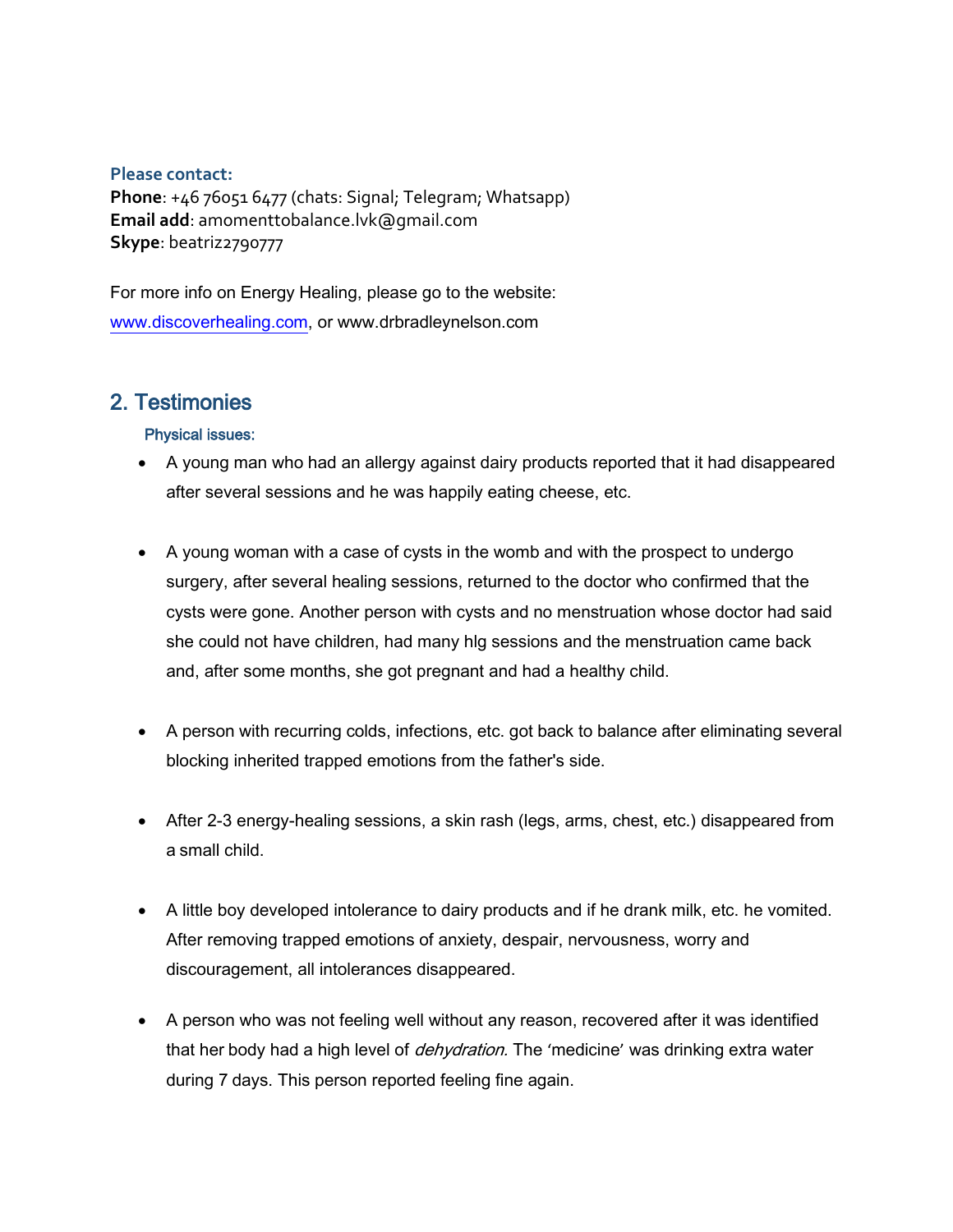#### Emotional issues:

- A person who lived with constant worry, after several healing sessions stated that she did not have it anymore.
- Two young people with broken marriages and broken hearts could recover after a while and were willing to start investing in a potential new relationship. Today, both are happily married and building a family.
- Some cases of young people with the desire to find a potential partner and marry had a strong *fear* towards commitment, partnership and marriage. All of them got rid of this dread, and expressed hope and desire to move forward.
- A person with difficulties in finding a good job as well as difficulties in being able to keep a good job, found his dream job after having done several healing sessions and having removed many personal and inherited blocking energies.
- A couple shared that one of the spouses could get sudden outbursts (temper-tantrums) that scared the rest of the family and their relationships. After quite many sessions, this behaviour disappeared and this person was behaving kindly and even being sweet. The other spouse said to me: "I've got another spouse now!"

There are more stories of people that were able to come back to balance and got healthier, stronger and hopeful individuals.

## 3. What are these Energy Healing methods?

## a) The Emotion Code and The Body Code System

The Emotion Code and Body Code System are energy healing techniques that help to identify and release the underlying causes of different imbalances in the physical and in the spiritual body. Once it is free from those blocking energies that were affecting its normal functions, it recovers. Pain, inflammations and allergies as well as fear, depression, anxiety, anger, etc. start decreasing and eventually disappear.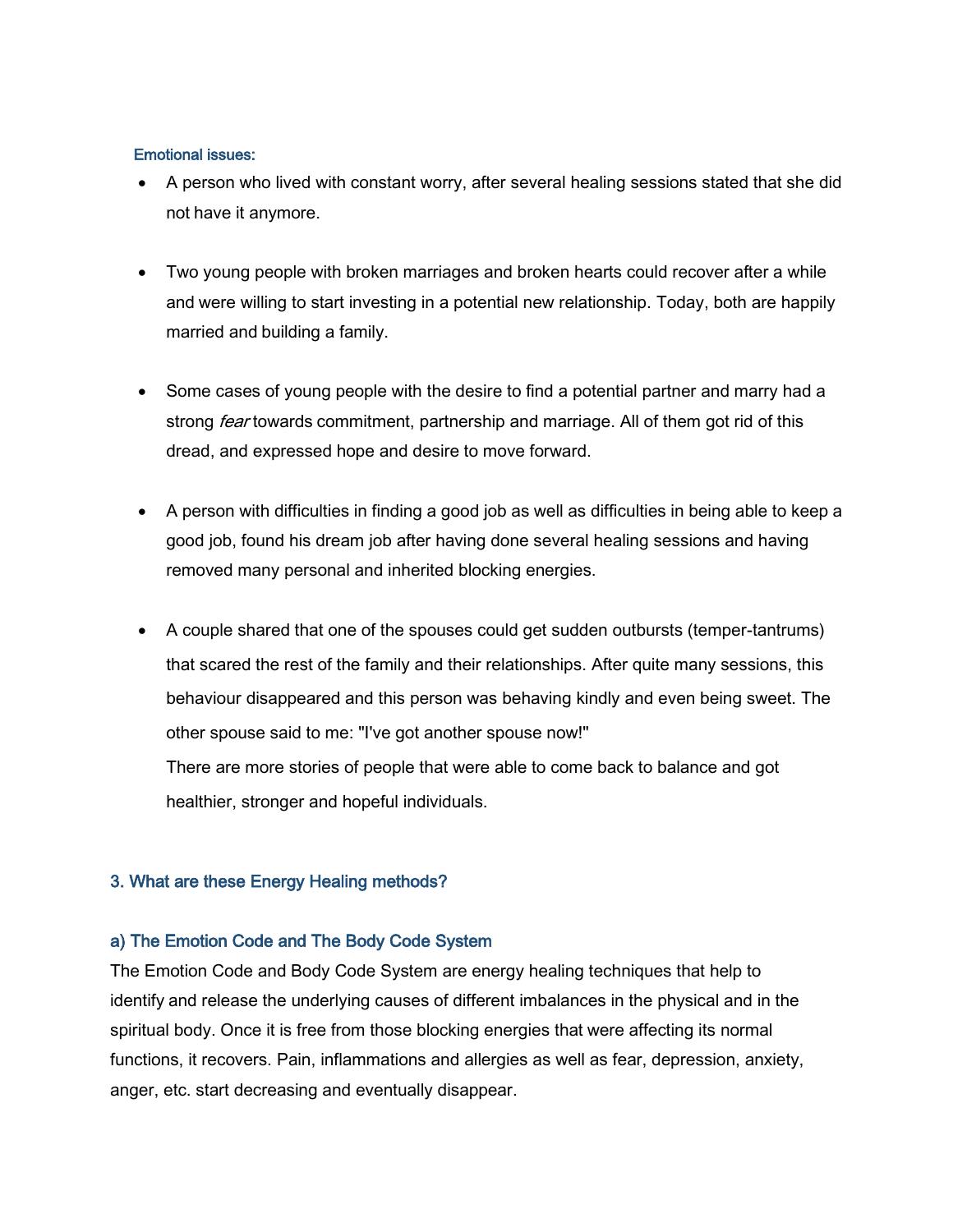The Emotion Code includes main 60 human emotions that can get trapped in the subconscious mind when the person has not been able to process them at the time it happened. They then stay there, affecting one's physical, mental and spiritual health and balance. They can also block progress in life, joy, love, success, etc.

The Body Code is divided into 6 categories:

1. Circuits & Systems: The organs, glands, muscles, bones, etc.

2. Energies: Generally; post-traumatic; offensive energies, etc.

3. Pathogens: Fungal. Bacteria. Viral. Mold. Parasites.

4. Food & Lifestyle: Food, herbs, nutrients, sleep, dehydration, magnetic field, blood PH imbalance, vitamin-mineral deficiencies, etc.

5. Misalignments: Bones, nerves, connective tissue, etc.

6. Toxicity: Heavy metals, free radicals, chemicals, electromagnetic energies and other environmental sources.

## \*Inherited and Trapped Energies

Cultural Family Triggers causes trapped emotions. Also, ancestral unsolved trapped emotions stay in our DNA and are inherited by the next generations. The Emotion Code and The Body Code System can identify and eliminate such blocking energies. As a consequence, it becomes easier to get in touch with our own true self, and also to get our health, mind and spirit back to balance.

## b) Affirmations

The purpose and goal of Affirmations is to turn negative thoughts into positive ones. To visualize and create better/higher level thoughts. To strengthen the positive self-image. To change and improve some areas of our life. To raise the level of our consciousness.

## 4. What is Energy?

Quantum physics describes nature at the smallest scales of energy levels of atoms and subatomic particles. *Everything* is made by energy, including emotional energies. Science has studied the physical world and discovered gradually how the animal kingdom, the